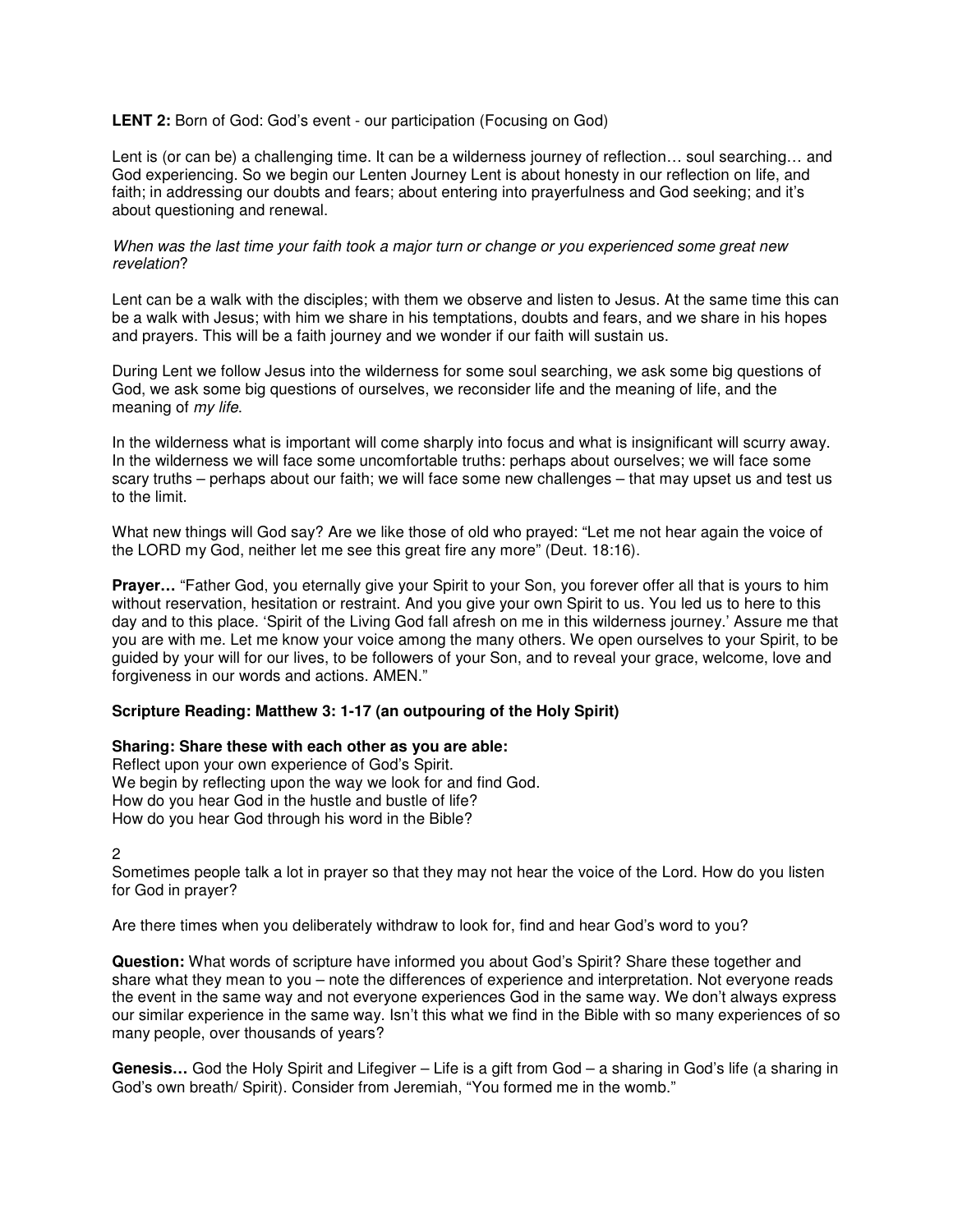**King Cyrus…** (Isaiah 45: 1-6) God's Spirit in the unexpected… Cyrus was a pagan king, yet referred to as 'God's king, my son, my servant' yet Cyrus does not know God, what do you think of this? We like to think we know to whom God gives his Spirit. We like it neat. We might think there is a formula to follow. Jesus spoke of the Spirit like the wind blowing where it will. Can you accept God's breadth?

**Judges: Samson**… Reflect upon how God the Spirit empowers us. When have you felt empowered by God's Spirit? Share what it means to know the 'power of God' in your life. And, remember 'the power Jesus revealed' was not to call down fire upon his enemies, not to enter Jerusalem triumphant but humble and riding on a donkey, Jesus did not call upon a thousand agents to consume his enemies, he forgave them. What is this power of God that he reveals… power to forgive? The power of God to forgive is arguably one of the greatest revelations of Jesus and the gospel. Not everyone welcomes this in the gospel and not everyone welcomes this today.

**Elijah / Elisha…** awesome dramatic presence and quiet presence.

1 Kings 19: Then the word of the Lord came to him [Elijah], saying, 'What are you doing here, Elijah?' 10He answered, 'I have been very zealous for the Lord, the God of hosts; for the Israelites have forsaken your covenant, thrown down your altars, and killed your prophets with the sword. I alone am left, and they are seeking my life, to take it away.' 11He said, 'Go out and stand on the mountain before the Lord, for the Lord is about to pass by.' Now there was a great wind, so strong that it was splitting mountains and breaking rocks in pieces before the Lord, but the Lord was not in the wind; and after the wind an earthquake, but the Lord was not in the earthquake; 12and after the earthquake a fire, but the Lord was not in the fire; and after the fire a sound of sheer silence. 13When Elijah heard it, he wrapped his face in his mantle and went out and stood at the entrance of the cave. Then there came a voice to him that said, 'What are you doing here, Elijah?'

3

**Isaiah…** God reveals a purpose for Isaiah and for Israel. How do we find God's purpose for us? How do we deal with *being led by God* in ways we do not want to go... for example...

"Father if possible let this cup pass from me, yet not my will be done but yours…" What about when we are asked to forgive our enemies… is that the Spirit's way? What about going the extra mile… is that the Spirit's way?

**Jesus**: reveals a closeness of God's Spirit in his own life. He offers new insights into the activity of God's Spirit. We are said to share in something similar as we are "**born again"** of God. John 1: "who were born, not of blood or of the will of the flesh or of the will of man, but of God." Is this experience the same for everyone? Some say they have had an Emmaus Road experience rather than a Damascus Road experience – they realised God with them along the way, not suddenly.

**Nicodemus** (a teacher of the Law) was confused… today's confusion is often around the belief that we instigate this rebirth. "Who were born, not of blood or of the will of the flesh or of the will of man, but of God."

No one lives or breathes without God's Spirit. The Holy Spirit: **the Sustainer**. Don't we wish sometimes that God would no longer sustain some – the terrorist for example? If God's Spirit sustains all of life how should we regard all of life – everything that has life?

**Pentecost**: Pentecost season is coming, the great gift of God's Spirit… a great outpouring. This would change much Old Testament belief. God's Spirit was poured out upon Gentiles.

What is this new thing? How would you respond to God giving his Spirit in this way to those you believe are not included? Peter certainly objected.

**Jesus breathed on his disciples** suggesting that he has the power to give the Holy Spirit.

Who has the power to give the Holy Spirit?